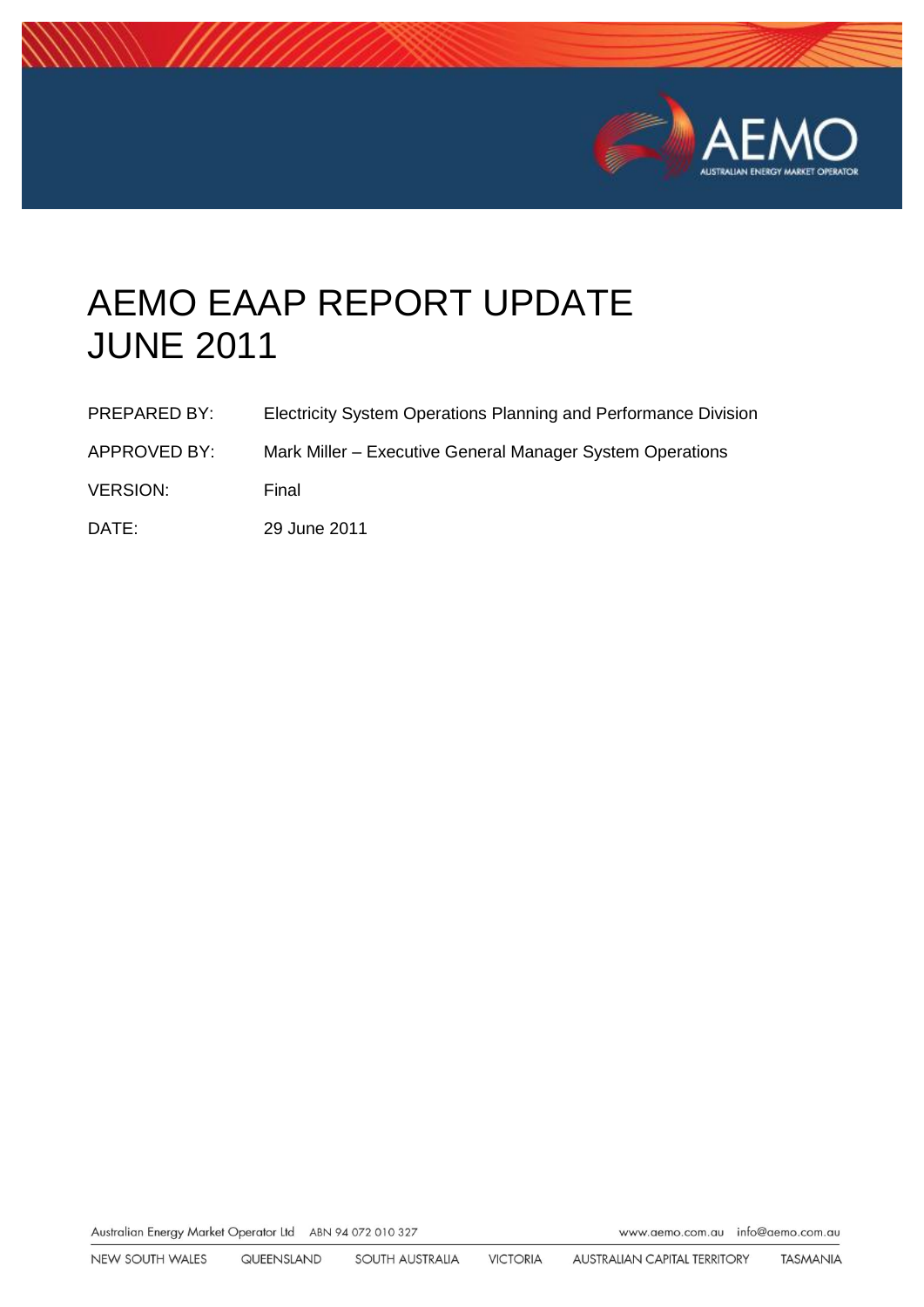

## **Disclaimer**

#### **Purpose**

This report has been prepared by the Australian Energy Market Operator Limited (AEMO) for the sole purpose of meeting obligations in accordance with clause 3.7C of the National Electricity Rules.

#### **No reliance or warranty**

This report contains data provided by third parties and might contain conclusions or forecasts and the like that rely on that data. This data might not be free from errors or omissions. While AEMO has used due care and skill, AEMO does not warrant or represent that the data, conclusions, forecasts or other information in this report are accurate, reliable, complete or current or that they are suitable for particular purposes. You should verify and check the accuracy, completeness, reliability and suitability of this report for any use to which you intend to put it, and seek independent expert advice before using it, or any information contained in it.

#### **Limitation of liability**

To the extent permitted by law, AEMO and its advisers, consultants and other contributors to this report (or their respective associated companies, businesses, partners, directors, officers or employees) shall not be liable for any errors, omissions, defects or misrepresentations in the information contained in this report, or for any loss or damage suffered by persons who use or rely on such information (including by reason of negligence, negligent misstatement or otherwise). If any law prohibits the exclusion of such liability, AEMO"s liability is limited, at AEMO"s option, to the re-supply of the information, provided that this limitation is permitted by law and is fair and reasonable.

© 2011 - Australian Energy Market Operator Ltd. All rights reserved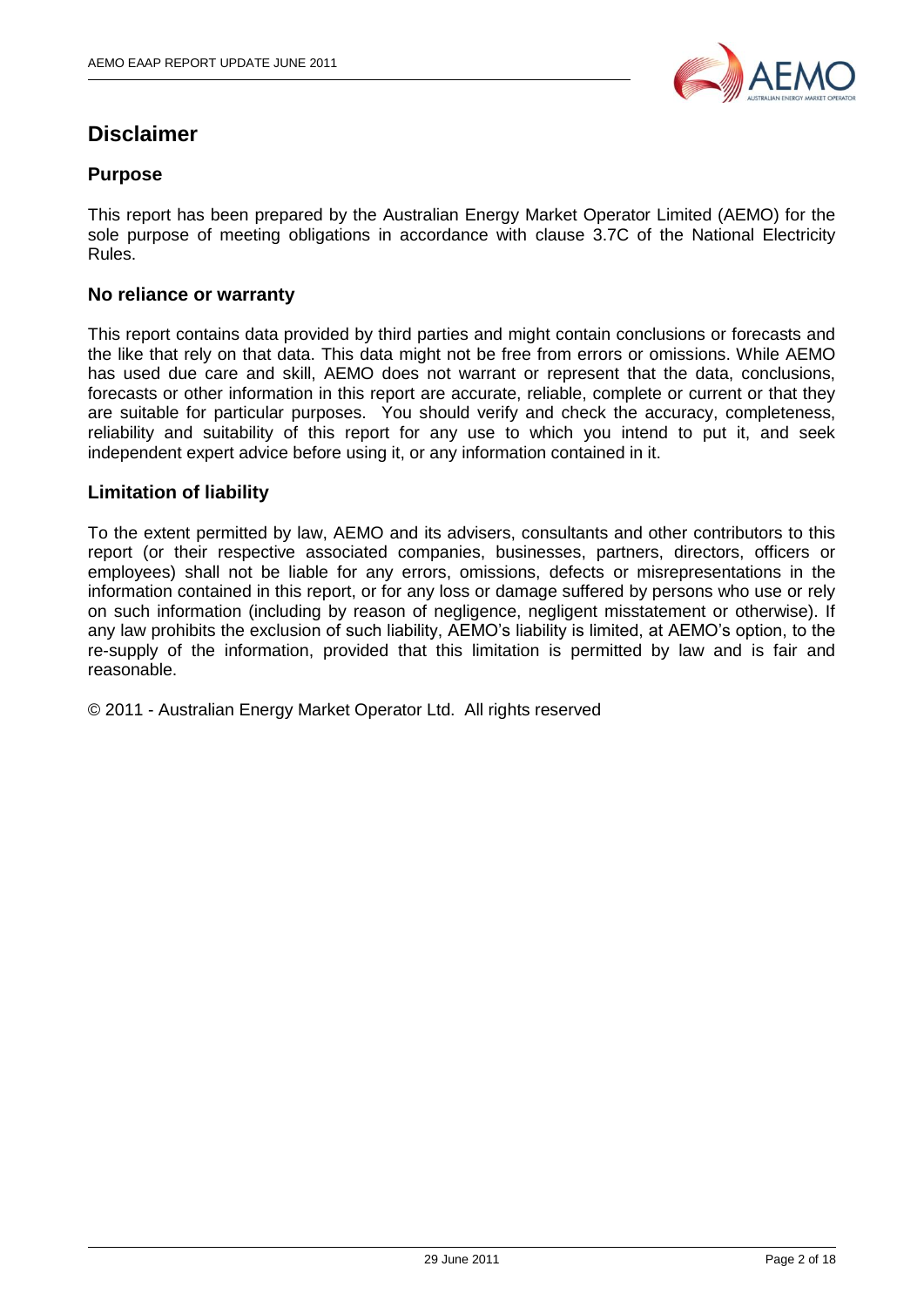

## **Contents**

| $\mathbf{1}$   |                                                                              |
|----------------|------------------------------------------------------------------------------|
| 1.1            |                                                                              |
| 1.2            |                                                                              |
| 1.3            |                                                                              |
| $\overline{2}$ |                                                                              |
| 3              |                                                                              |
| 3.1            |                                                                              |
| 3.2            |                                                                              |
| $\overline{4}$ |                                                                              |
| 4.1            |                                                                              |
| 4.2            | Scenario 2: Short Term Average Rainfall - Forecast Unserved Energy (GWh)  10 |
| 4.3            | Scenario 3: Long Term Average Rainfall - Forecast Unserved Energy (GWh) 11   |
| 4.4            | FORECAST MONTHLY ENERGY GENERATION ON NEM-WIDE BASIS  12                     |
| 4.5            |                                                                              |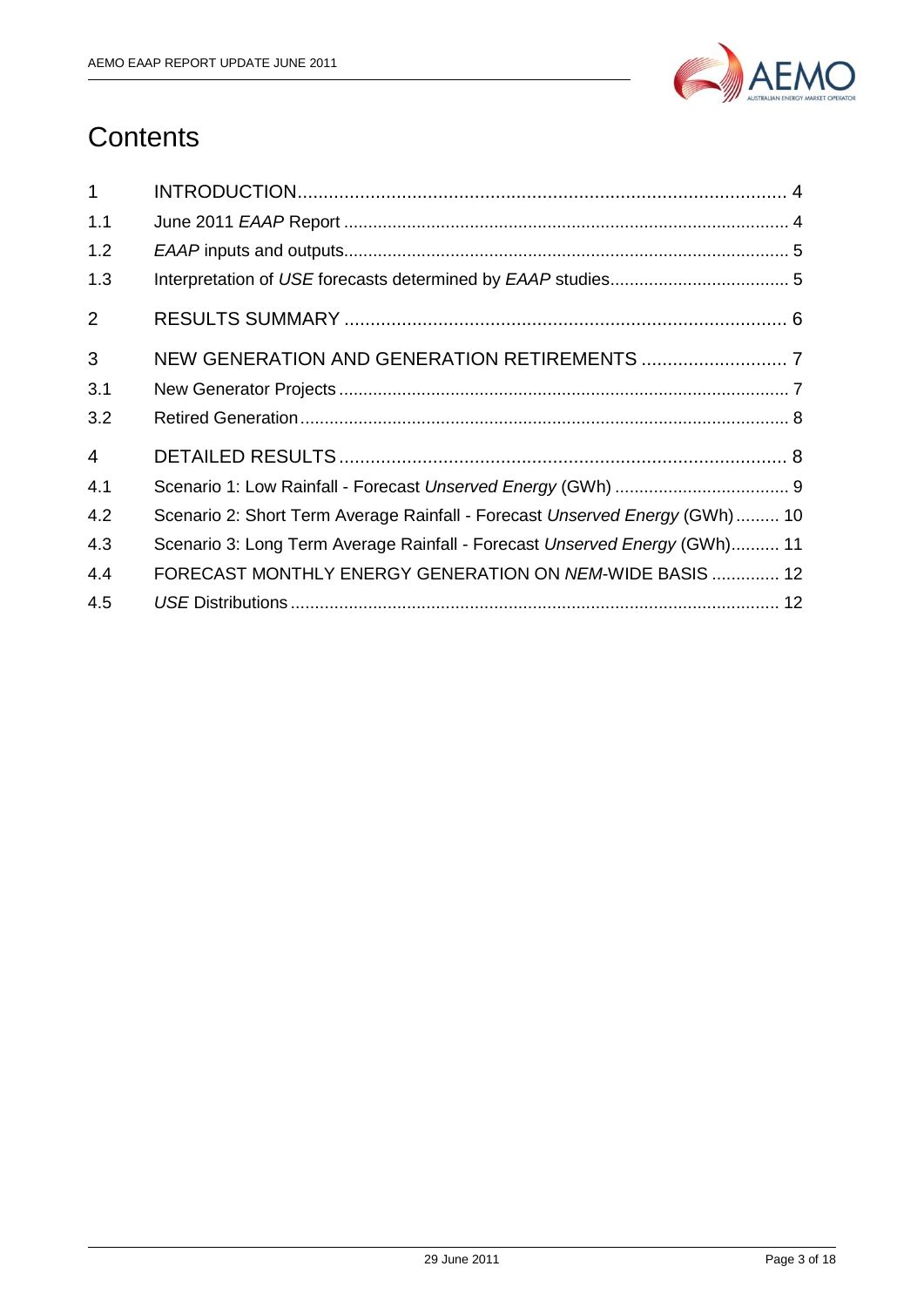

## <span id="page-3-0"></span>**1 INTRODUCTION**

AEMO is required by the National Electricity Rule 3.7C(d) to publish an EAAP<sup>1</sup> on a quarterly basis. The National Electricity Rule 3.7C(n) requires AEMO to comply with EAAP guidelines<sup>2</sup> in preparing *EAAP*.

The *EAAP*<sup>3</sup> replaced the quarterly AEMO Drought Scenarios Investigation Report, with the final Drought Report having been published in December 2009. The first *EAAP* was published on 31 March 2010.

*EAAP* uses probabilistic modelling to determine the regional *Unserved Energy* (*USE*) at an hourly resolution during the 24 month Study Period. This involves the use of time-sequential, security constrained optimal dispatch simulations, incorporating Monte-Carlo Simulations.

The annual percentage of *USE* per region is the key indicator of energy adequacy in the *NEM*.

#### <span id="page-3-1"></span>**1.1 June 2011** *EAAP* **Report**

The study period<sup>4</sup> for this EAAP report is from 1 July 2011 to 30 June 2013.

The closing date for submitting Variable GELF Parameters by Scheduled Generators was 6 May 2011.

For the purpose of this report "Year 1" is defined as 1 July 2011 to 30 June 2012, and "Year 2" is defined as 1 July 2012 to 30 June 2013.

This *EAAP* report is based on the following three Rainfall Scenarios:

**Scenario 1:** Low rainfall – based on rainfall between 1 July 2006 and 30 June 2007 for all Regions except New South Wales. For New South Wales the low rainfall scenario is based on the rainfall experienced between 1 June 2006 and 31 May 2007<sup>5</sup>.

**Scenario 2:** Short term average rainfall – based on the average rainfall recorded over the past 10 years.

**Scenario 3:** Long term average rainfall – based on the average rainfall recorded over the past 50 years, or the longest period for which rainfall data is available should this be less than 50 years.

<http://www.aemo.com.au/electricityops/408-0001.html>

3 Previous AEMO EAAP are available at the following location on *AEMO* website:

<http://www.aemo.com.au/electricityops/eaap.html>

-

<sup>1</sup> Energy Adequacy Assessment Projection (EAAP) – Glossary of the Electricity Market Rules defines the EAAP as 'A projection of AEMO's assessment of energy availability that accounts for energy constraints for each month over a 24 month period, which is prepared and published in accordance with rule 3.7C and is measured as *unserved energy* for each region."

<sup>2</sup> The *EAAP guidelines* have been determined following Electricity Rule Consultation Procedures and can be accessed using the following web link:

 $4$  A study period refers to a specified time period for which the Energy Adequacy Assessment Projections are conducted.

 $<sup>5</sup>$  Had this change not been made for New South Wales, the low rainfall scenario would have had more</sup> rainfall than the short term average rainfall scenario in the catchment areas.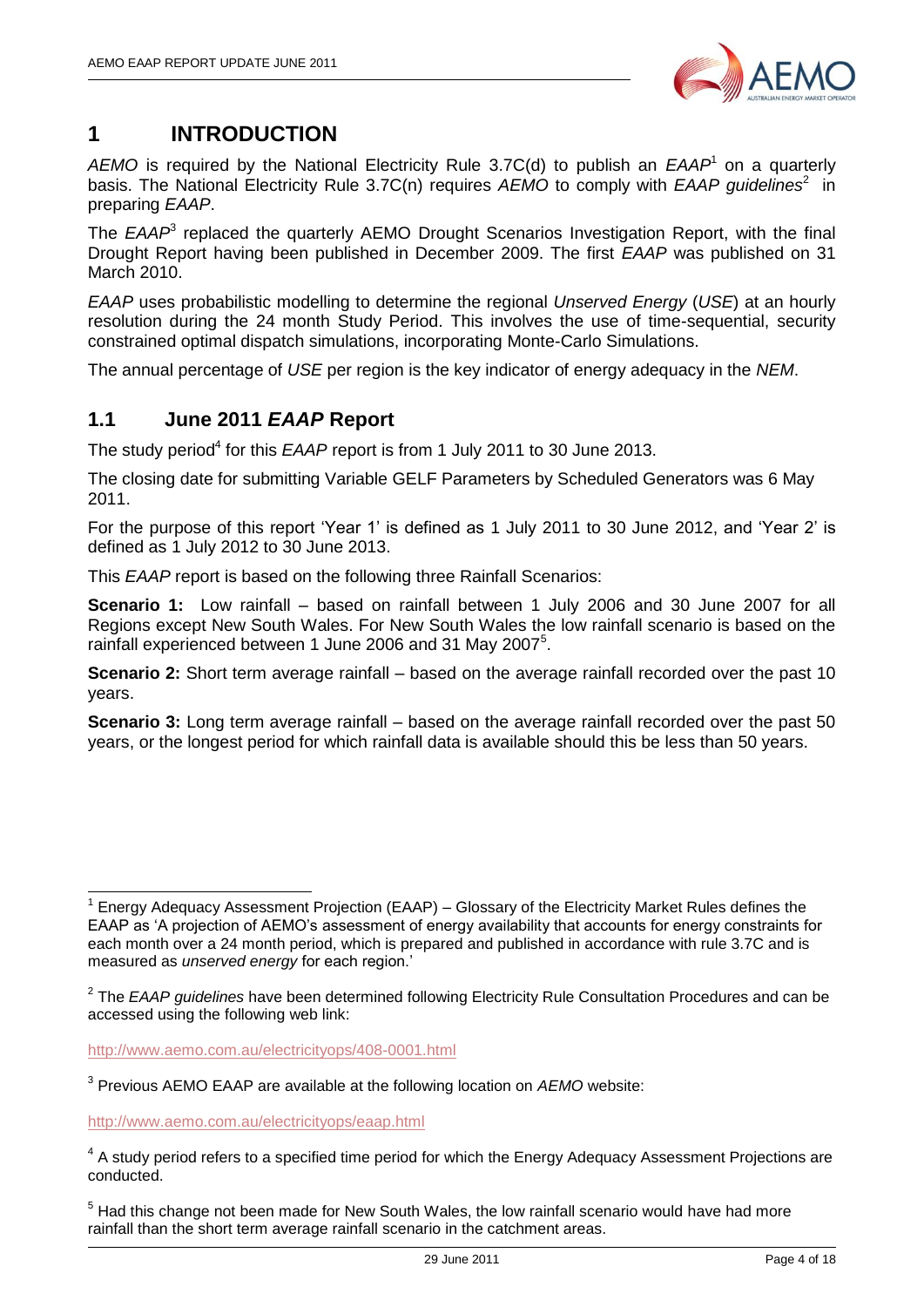$\overline{\phantom{a}}$ 



#### <span id="page-4-0"></span>**1.2** *EAAP* **inputs and outputs**

The closing date for GELF submissions was extended past the required timeframe specified in *EAAP guidelines* due to participant request. The scheduled generating units submitted their Variable GELF Parameters<sup>6</sup> by the extended deadline. These include all the scheduled generating units that had provided their generation constraints under various rainfall scenarios for the March 2011 *EAAP*.

The demand profiles used in June 2011 EAAP are consistent with the energy and demand projections that will be published in 2011 Electricity Statement of Opportunities (ESOO). These projections are based on the energy and demand projections provided to AEMO by Jurisdictional Planning Bodies for the purposes of ESOO.

Estimates of demand side participation published as "Very likely" in the 2010  $ESOO<sup>7</sup>$  have also been used as an input in June 2011 *EAAP*.

The *EAAP guidelines* require *AEMO* to publish the following *EAAP* reports:

- 1. *EAAP* Public Report This report will include the following items for each of the Scenarios on regional basis:
	- Monthly *USE* for the study period in GWh
	- $\bullet$ *USE* for the first 12 months and for the second 12 months in the study period in GWh
	- Monthly energy generation for the study period in GWh on a *NEM*-wide basis  $\bullet$
- 2. Private EAAP reports<sup>8</sup> for each Generator who owns scheduled generating units or hydro power schemes that have been included in each of the Scenarios:
	- Monthly energy generation reductions in GWh for the scheduled generating unit or hydro power scheme for the study period
	- Monthly capacity reductions in MW for the scheduled generating unit or hydro power scheme for the study period
	- Monthly generation contribution in GWh from the scheduled generating unit or hydro power scheme for the study period
	- Monthly generation contribution in GWh for the first 12 months and for the second 12 months in the study period.

This *AEMO EAAP* Report Update June 2011 covers the requirement to publish the *EAAP* Public Report (i.e. first report stated above).

#### <span id="page-4-1"></span>**1.3 Interpretation of** *USE* **forecasts determined by** *EAAP* **studies**

The electricity supply estimates in this *EAAP* Report are based on the Variable GELF parameters submitted by *NEM* Scheduled Generators as required by the *EAAP guidelines*, during April and May 2011, so the results should be regarded as reflecting an input "snapshot" taken at that time.

 $6$  Generator Energy Limitation Framework (GELF) – Glossary of the Electricity Market Rules defines the GELF as "A description of the energy constraints that affect the ability of scheduled generating unit to generate electricity prepared in accordance with the EAAP guidelines."

 $7$  Note that the demand side participation levels to be published in 2011 ESOO had not been finalised at time of preparing inputs for June 2011 EAAP.

<sup>&</sup>lt;sup>8</sup> Participants are required to subscribe to the "EAAP\_Results" file if they wish to receive the private EAAP reports. Participant file subscriptions are managed in the MMS Web Portal via the Data Subscriptions option available from the Data Interchange menu.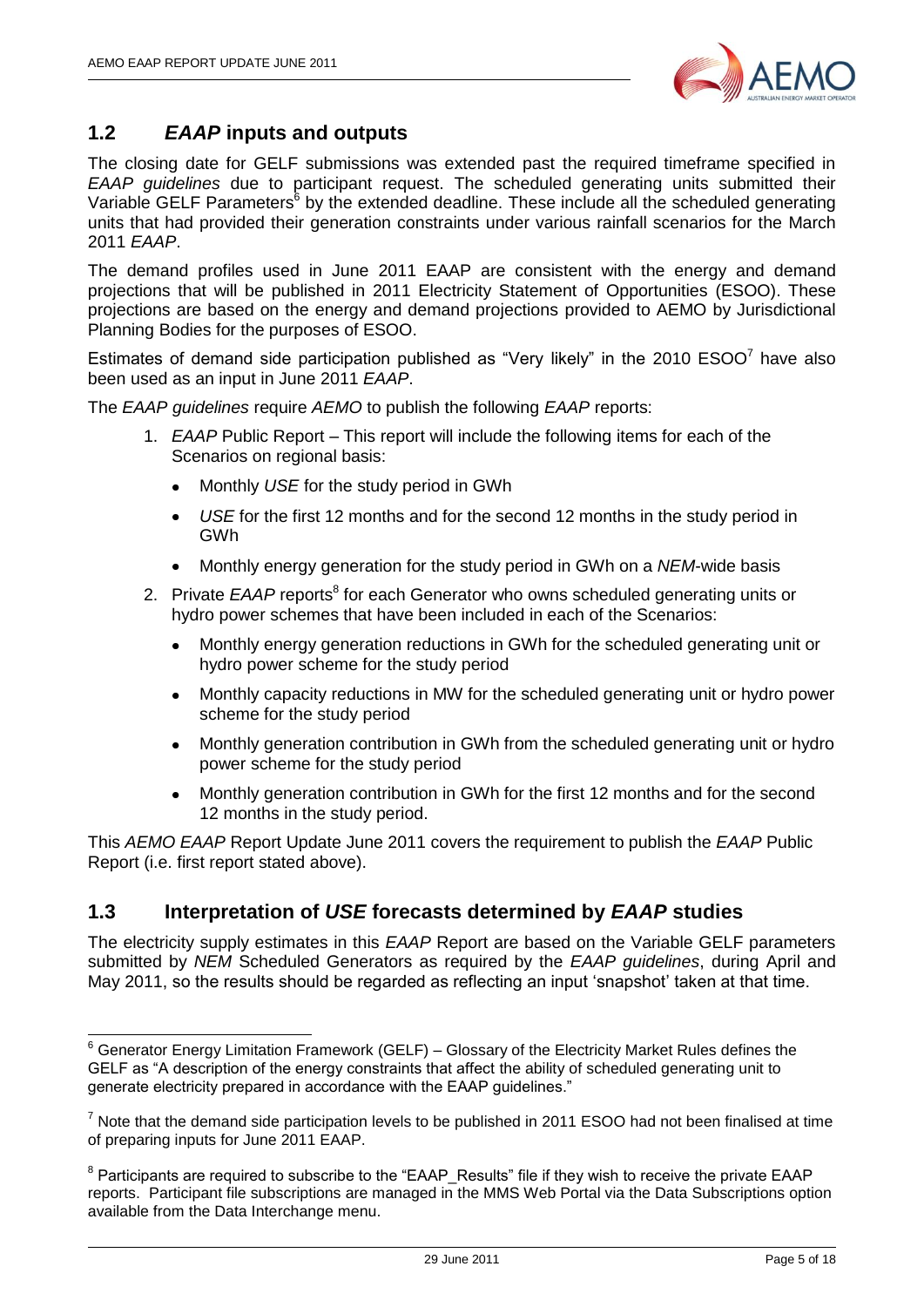

The water-related energy limitations submitted by Scheduled Generators are based on the known share of water available for generation at the time, as advised by jurisdictions and water authorities.

## <span id="page-5-0"></span>**2 RESULTS SUMMARY**

The following tables summarise the annual *unserved energy* (*USE*) figures for each region, and provide comparisons between the *EAAP* published in March 2011 and the June 2011 *EAAP* report. The grey shading highlights where the annual *USE* is higher than the Reliability Panel standard of  $0.002\%$ <sup>9</sup>.

The June 2011 EAAP results forecast small decreases for Queensland, Victoria and South Australia for Year 1 of the low rainfall scenario. The marginal levels of *USE* forecast for these three regions are below the Reliability Panel Standard of 0.002%. There was no noticeable forecast *USE* for New South Wales and Tasmania in the March 2011 and June 2011 *EAAP* studies for Year 1 of the low rainfall scenario.

The June 2011 EAAP forecasts some reductions in *USE* for Queensland, New South Wales, and South Australia as well as a significant reduction in *USE* for Victoria for the Year 2 of the low rainfall scenario, compared to March 2011 *EAAP*. The forecast *USE* is marginally above the Reliability Panel Standard of 0.002% for Victoria for the Year 2 in this scenario. The forecast *USE* is below the Reliability Panel Standard of 0.002% for other regions for this period. The forecast *USE* is higher than the Reliability Panel Standard in the Year 2 of the low rainfall scenario for Victoria due to energy restrictions on a power station in Victoria.

Forecast *USE* in all regions is below 0.002% for both years of the short term and long term average rainfall scenarios.

The forecast reductions of *USE* for all regions except Tasmania in June 2011 *EAAP* can be attributed to marginal reductions of summer maximum demand projections for all regions to be included in the 2011 ESOO under the medium growth scenario.

|                   | Low rainfall         | <b>NSW</b> | <b>QLD</b> | <b>SA</b> | <b>TAS</b> | <b>VIC</b> |
|-------------------|----------------------|------------|------------|-----------|------------|------------|
| Year 1            | March 2011<br>Update | 0.0000%    | 0.0002%    | 0.0002%   | $0.0000\%$ | 0.0002%    |
|                   | June 2011<br>Update  | 0.0000%    | 0.0001%    | 0.0001%   | 0.0000%    | 0.0001%    |
| Year <sub>2</sub> | March 2011<br>Update | 0.0004%    | 0.0022%    | 0.0024%   | 0.0000%    | 0.0083%    |
|                   | June 2011<br>Update  | 0.0001%    | 0.0017%    | 0.0015%   | 0.0000%    | 0.0026%    |

TABLE 1: *UNSERVED ENERGY* FOR SCENARIO 1 - LOW RAINFALL

 9 The Reliability Panel establish the standard for supply reliability in the *NEM*, which is 0.002% *unserved energy* in each region. This standard requires that no more than 0.002% of each region"s energy demand should be unserved due to supply shortfalls. Note that this does not include customer interruptions due to failures in transmission and distribution networks.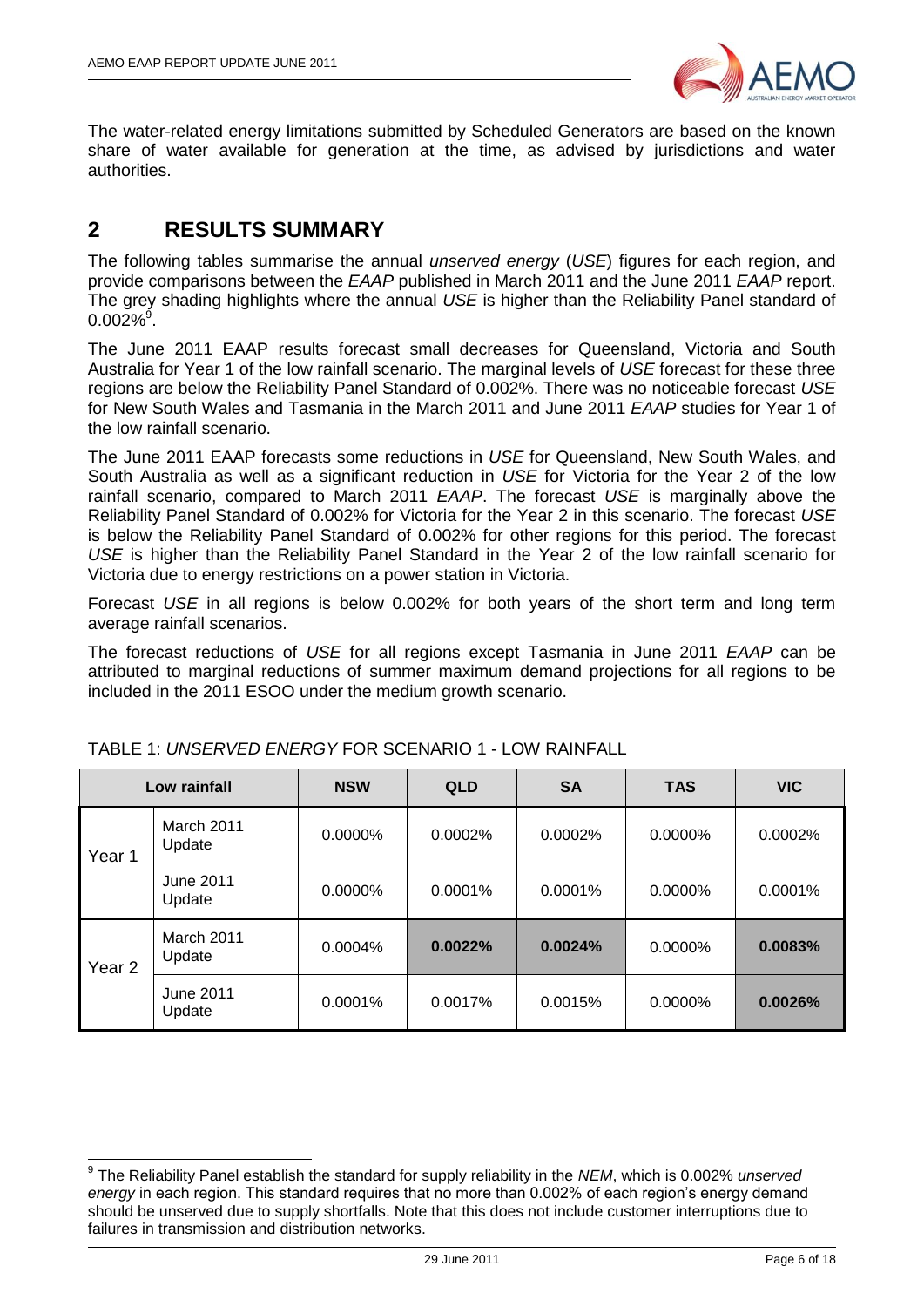

TABLE 2: *UNSERVED ENERGY* FOR SCENARIO 2 - SHORT TERM AVERAGE RAINFALL

| Short term average rainfall |                            | <b>NSW</b> | <b>QLD</b> | <b>SA</b> | <b>TAS</b> | <b>VIC</b> |
|-----------------------------|----------------------------|------------|------------|-----------|------------|------------|
| Year 1                      | March 2011<br>Update       | 0.0000%    | 0.0002%    | 0.0002%   | 0.0000%    | 0.0001%    |
|                             | June 2011<br>Update        | 0.0002%    | 0.0001%    | 0.0002%   | $0.0000\%$ | 0.0002%    |
| Year <sub>2</sub>           | March 2011<br>Update       | $0.0004\%$ | 0.0022%    | 0.0003%   | $0.0000\%$ | 0.0004%    |
|                             | <b>June 2011</b><br>Update | 0.0001%    | 0.0016%    | 0.0002%   | 0.0000%    | 0.0002%    |

#### TABLE 3: *UNSERVED ENERGY* FOR SCENARIO 3 - LONG TERM AVERAGE RAINFALL

| Long term average rainfall |                            | <b>NSW</b> | <b>QLD</b> | <b>SA</b> | <b>TAS</b> | <b>VIC</b> |
|----------------------------|----------------------------|------------|------------|-----------|------------|------------|
| Year 1                     | March 2011<br>Update       | 0.0000%    | 0.0002%    | 0.0002%   | 0.0000%    | 0.0001%    |
|                            | <b>June 2011</b><br>Update | 0.0000%    | 0.0001%    | 0.0001%   | $0.0000\%$ | 0.0001%    |
| Year <sub>2</sub>          | March 2011<br>Update       | 0.0006%    | 0.0022%    | 0.0003%   | 0.0000%    | 0.0004%    |
|                            | June 2011<br>Update        | 0.0000%    | 0.0016%    | 0.0002%   | 0.0000%    | 0.0002%    |

## <span id="page-6-0"></span>**3 NEW GENERATION AND GENERATION RETIREMENTS**

#### <span id="page-6-1"></span>**3.1 New Generator Projects**

Based on the information published on the Generation Information Page<sup>10</sup>, as well as on the subsequent updates received, the following committed significant generator projects have been included in the model:

TABLE 4: NEW GENERATORS

-

| <b>Station</b>                  | <b>State</b> | <b>Capacity</b> | When           |
|---------------------------------|--------------|-----------------|----------------|
|                                 |              | 553 MW (winter) | Summer 2011/12 |
| Mortlake                        | VIC.         | 518 MW (summer) |                |
| Oaklands Hill wind farm         | <b>VIC</b>   | 67 MW           | Winter 2011    |
| Hallett 5 (The Bluff) wind farm | SA           | 53 MW           | Summer 2011/12 |
| Woodlawn wind farm              | <b>NSW</b>   | 42 MW           | Winter 2011    |
| Gunning wind farm               | <b>NSW</b>   | 46.5 MW         | Winter 2011    |

<sup>&</sup>lt;sup>10</sup> The Generation Information Page is available on AEMO website at: <http://www.aemo.com.au/data/gendata.shtml>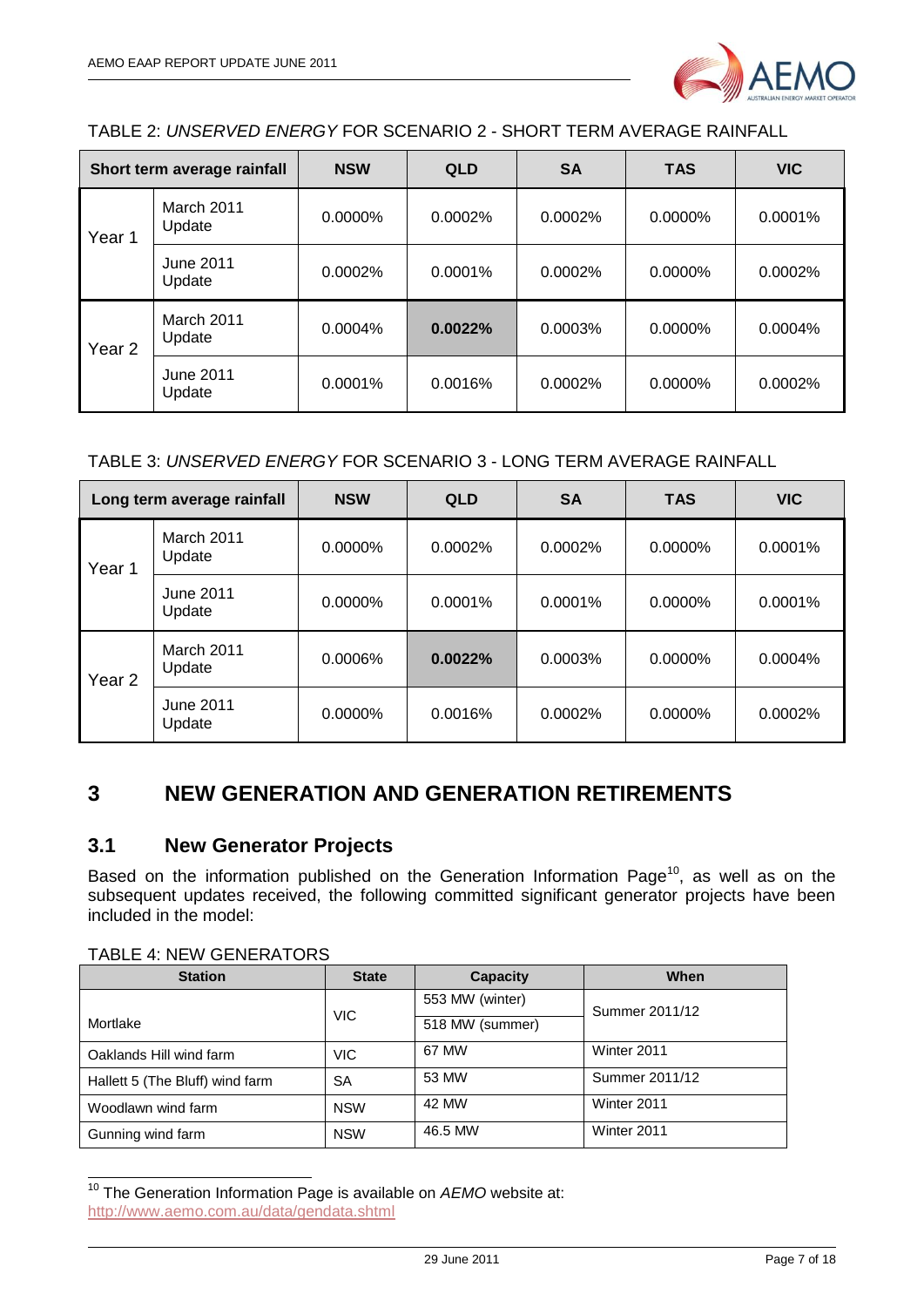

| <b>Station</b>      | <b>State</b> | Capacity | When        |
|---------------------|--------------|----------|-------------|
| Macarthur wind farm | VIC          | 420 MW   | Winter 2012 |

#### <span id="page-7-0"></span>**3.2 Retired Generation**

Based on the information published on the Generation Information Page, as well as the subsequent updates received, there were no retirements of Scheduled Generating Units modelled in June 2011 *EAAP* report.

Swanbank B1, B2 and B4 units in Queensland region were assumed unavailable since these generating units would be in long term storage during the study period.

Munmorah No.3 and 4 units in New South Wales were assumed to be out of service with a recall time longer than 24 hours.

## <span id="page-7-1"></span>**4 DETAILED RESULTS**

The *EAAP* simulation studies provide forecasts of customer load that might not be able to be met during the study period. As the studies are probabilistic in nature, 400 simulation studies were performed for each rainfall scenario using both 10% Probability of Exceedence (POE) and 50% POE demand forecasts. The results of all of these simulation studies have been 'averaged' as explained in the section 5.2 of the *EAAP guidelines<sup>11</sup>*, using the following weightings:

Weighted result = 0.696 x 50% POE result + 0.304 x 10% POE result.

The above weighting is similar to the weightings used in studies for the 2010 National Transmission Network Development Plan<sup>12</sup>, and provides a balance by giving higher weighting to the more expected 50% POE results, whilst still capturing the influence of the more pessimistic 10% POE results.

The figures in the following tables represent the average monthly regional energy demand that was not able to be met in gigawatt hours (GWh).

The *EAAP* modelling is probabilistic in nature because it is not possible to be certain about future customer demand or generator failures, etc. As a result, the forecast *unserved energy* figures presented in the following tables should not be interpreted as certainty of blackouts, but rather as an estimate of what could occur. If customer demand is moderate to low, or generator failures do not occur at critical times, then the *unserved energy* estimates contained in this update are unlikely to eventuate.

Shaded cells indicate where *USE* exceeds the Reliability Panel Standard of 0.002% in a region.

-

<sup>&</sup>lt;sup>11</sup> The *EAAP guidelines* are available at the following location on AEMO website: <http://www.aemo.com.au/electricityops/408-0001.html>

 $12$  The 2010 National Transmission Network Development Plan is available at the following location on AEMO website:

http://www.aemo.com.au/planning/ntndp.html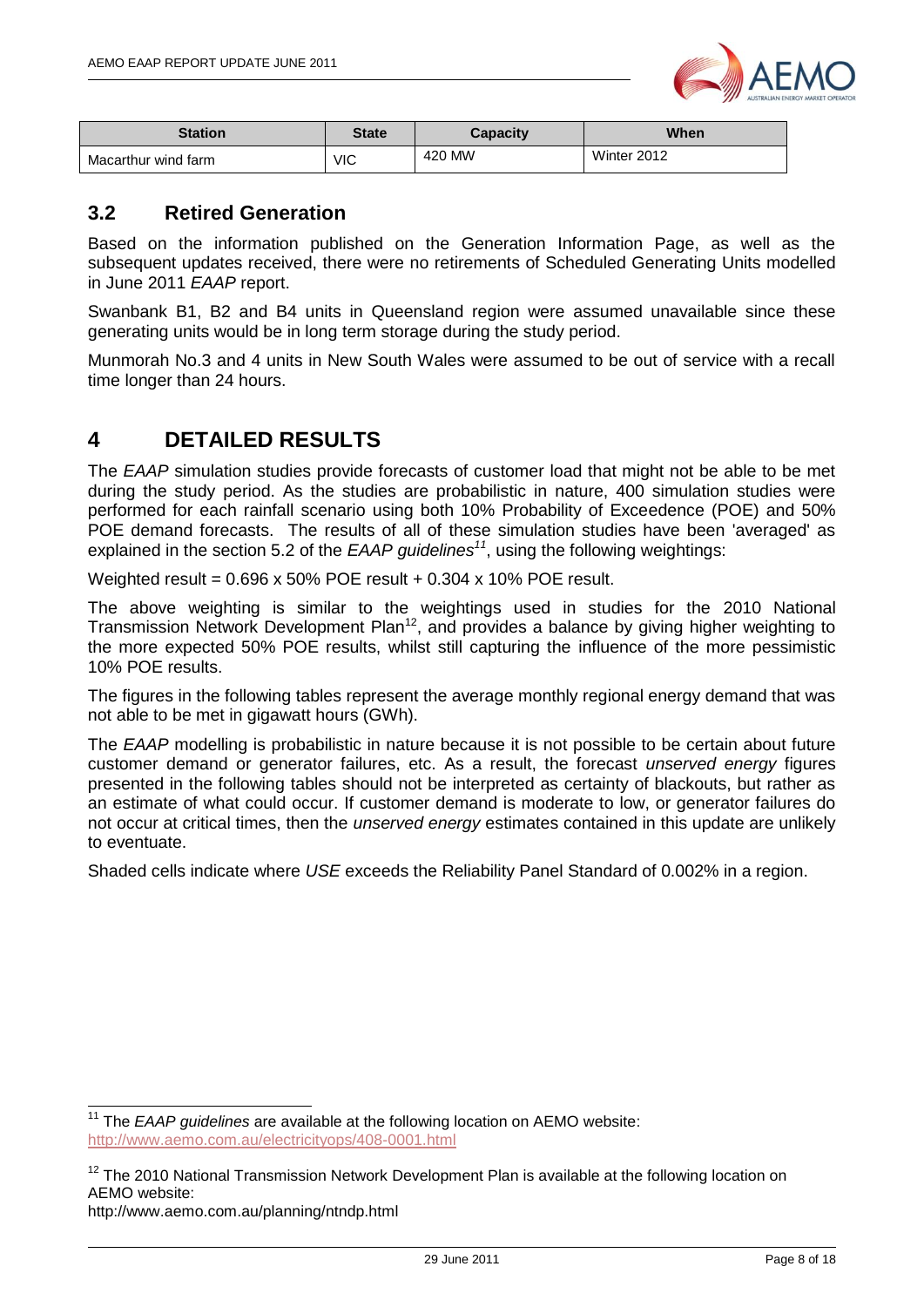

## <span id="page-8-0"></span>**4.1 Scenario 1: Low Rainfall - Forecast** *Unserved Energy* **(GWh)**

TABLE 5: FORECAST *USE* IN SCENARIO 1 – LOW RAINFALL

|                  | <b>NSW</b>     | QLD            | SA                       | <b>TAS</b>                   | <b>VIC</b>     |
|------------------|----------------|----------------|--------------------------|------------------------------|----------------|
| $Jul-11$         | 0.0002         |                | ÷                        |                              |                |
| Aug-11           | $\blacksquare$ | ÷              |                          | $\blacksquare$               |                |
| Sep-11           | $\blacksquare$ |                |                          | $\blacksquare$               |                |
| Oct-11           | $\blacksquare$ | -              | $\overline{\phantom{a}}$ | $\overline{\phantom{0}}$     | $\blacksquare$ |
| <b>Nov-11</b>    | $\blacksquare$ |                |                          | $\qquad \qquad \blacksquare$ |                |
| Dec-11           | $\blacksquare$ | 0.0006         |                          | $\overline{\phantom{0}}$     |                |
| $Jan-12$         | 0.0021         | 0.0062         | 0.0031                   | -                            | 0.0119         |
| Feb-12           | 0.0117         | 0.0316         | 0.0063                   | $\blacksquare$               | 0.0161         |
| Mar-12           | ä,             | 0.0056         | ÷,                       | $\overline{a}$               | 0.0004         |
| Apr-12           | L,             | L,             | $\overline{a}$           | $\overline{a}$               |                |
| May-12           | $\blacksquare$ | ÷,             | ÷.                       | ÷.                           |                |
| Jun-12           |                |                |                          |                              |                |
| <b>Total GWh</b> | 0.0140         | 0.0440         | 0.0093                   |                              | 0.0284         |
| Region %         | 0.0000%        | 0.0001%        | 0.0001%                  | 0.0000%                      | 0.0001%        |
| Jul-12           | L,             | 0.0014         | $\overline{\phantom{a}}$ | ÷,                           |                |
| Aug-12           | $\blacksquare$ | 0.0067         | $\blacksquare$           | $\frac{1}{2}$                | ÷.             |
| Sep-12           | $\blacksquare$ | 0.0001         | ÷.                       | $\overline{a}$               |                |
| Oct-12           | $\blacksquare$ | $\blacksquare$ | $\blacksquare$           | ÷,                           | $\blacksquare$ |
| Nov-12           | $\blacksquare$ | 0.0334         |                          | $\blacksquare$               | $\blacksquare$ |
| Dec-12           | $\blacksquare$ | 0.0290         | $\blacksquare$           | $\blacksquare$               | $\blacksquare$ |
| $Jan-13$         | $\blacksquare$ | 0.6390         | 0.0211                   | $\overline{\phantom{a}}$     | 0.0835         |
| Feb-13           | 0.0629         | 0.2510         | 0.1783                   | $\frac{1}{2}$                | 0.8507         |
| Mar-13           | $\blacksquare$ | 0.0521         | 0.0010                   | $\blacksquare$               | 0.4492         |
| Apr-13           | $\overline{a}$ |                | ä,                       |                              |                |
| <b>May-13</b>    |                |                |                          |                              |                |
| $Jun-13$         | -              | ÷,             | $\overline{a}$           | $\qquad \qquad \blacksquare$ |                |
| <b>Total GWh</b> | 0.0629         | 1.0128         | 0.2004                   | ÷                            | 1.3833         |
| Region %         | 0.0001%        | 0.0017%        | 0.0015%                  | 0.0000%                      | 0.0026%        |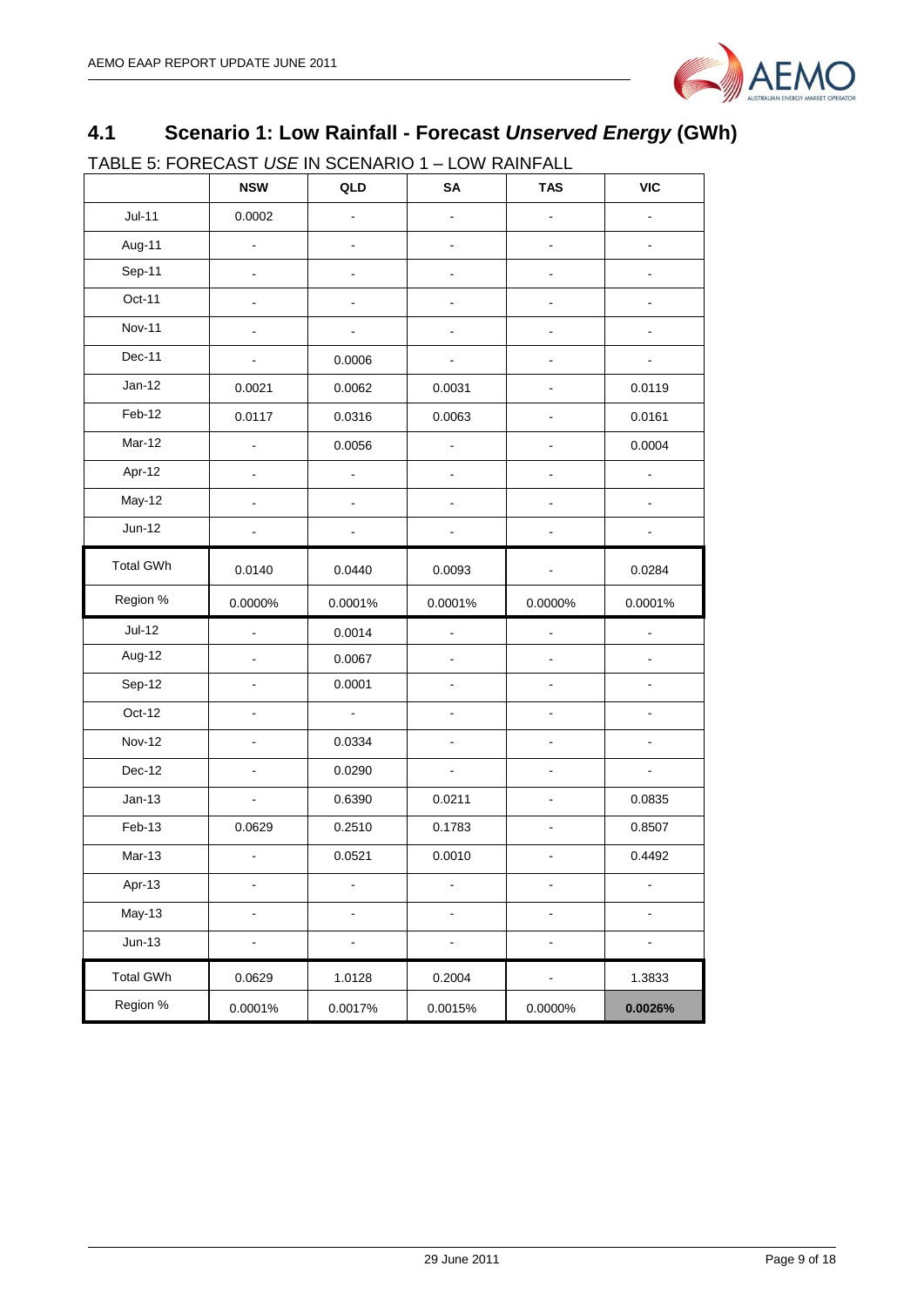

## <span id="page-9-0"></span>**4.2 Scenario 2: Short Term Average Rainfall - Forecast** *Unserved Energy* **(GWh)**

| <b>INDEE 0. I ONE ONOT OUR INTO</b> | <b>NSW</b>                   | <b>&gt; &gt; 11 12 12 13 14</b><br>QLD | י ישויט<br>SA            | ______________<br><b>TAS</b> | <b>VIC</b>     |
|-------------------------------------|------------------------------|----------------------------------------|--------------------------|------------------------------|----------------|
| $Jul-11$                            | 0.0004                       | $\blacksquare$                         | ä,                       | $\blacksquare$               |                |
| Aug-11                              | $\overline{\phantom{a}}$     | $\overline{\phantom{0}}$               | $\overline{\phantom{0}}$ | $\ddot{\phantom{a}}$         |                |
| Sep-11                              | $\frac{1}{2}$                | $\overline{\phantom{0}}$               | ÷,                       | $\blacksquare$               |                |
| Oct-11                              | $\blacksquare$               | $\overline{\phantom{0}}$               | $\blacksquare$           | $\blacksquare$               | $\frac{1}{2}$  |
| Nov-11                              |                              |                                        |                          | $\blacksquare$               |                |
| Dec-11                              | $\overline{\phantom{a}}$     | 0.0007                                 |                          | $\blacksquare$               | $\blacksquare$ |
| $Jan-12$                            | 0.0019                       | 0.0055                                 | 0.0028                   |                              | 0.0117         |
| Feb-12                              | 0.1869                       | 0.0415                                 | 0.0219                   | $\blacksquare$               | 0.0662         |
| Mar-12                              |                              | 0.0056                                 |                          | $\ddot{\phantom{a}}$         | 0.0003         |
| Apr-12                              |                              |                                        |                          |                              |                |
| May-12                              |                              |                                        |                          |                              |                |
| Jun-12                              |                              |                                        |                          |                              |                |
| <b>Total GWh</b>                    | 0.1892                       | 0.0533                                 | 0.0247                   |                              | 0.0781         |
| Region %                            | 0.0002%                      | 0.0001%                                | 0.0002%                  | 0.0000%                      | 0.0002%        |
| $Jul-12$                            | ä,                           | 0.0014                                 |                          |                              |                |
| Aug-12                              |                              | 0.0067                                 |                          |                              |                |
| Sep-12                              | $\qquad \qquad \blacksquare$ | $\blacksquare$                         | $\overline{\phantom{0}}$ | $\blacksquare$               | $\blacksquare$ |
| Oct-12                              | ä,                           | $\omega$                               | ÷,                       | $\blacksquare$               | $\blacksquare$ |
| <b>Nov-12</b>                       | $\blacksquare$               | 0.0341                                 | ÷,                       | $\blacksquare$               | $\blacksquare$ |
| Dec-12                              | $\overline{a}$               | 0.0298                                 |                          | $\blacksquare$               |                |
| $Jan-13$                            | $\overline{a}$               | 0.6390                                 | 0.0080                   |                              | 0.0275         |
| Feb-13                              | 0.0503                       | 0.2294                                 | 0.0228                   |                              | 0.0772         |
| Mar-13                              | $\blacksquare$               | 0.0520                                 | $\overline{\phantom{a}}$ | $\blacksquare$               | 0.0113         |
| Apr-13                              |                              |                                        |                          |                              |                |
| <b>May-13</b>                       | $\overline{a}$               | ä,                                     |                          |                              |                |
| $Jun-13$                            | $\overline{\phantom{a}}$     | $\blacksquare$                         | ä,                       | $\overline{a}$               |                |
| <b>Total GWh</b>                    | 0.0503                       | 0.9924                                 | 0.0308                   |                              | 0.1161         |
| Region %                            | 0.0001%                      | 0.0016%                                | 0.0002%                  | 0.0000%                      | 0.0002%        |

#### TABLE 6: FORECAST *USE* IN SCENARIO 2 – SHORT TERM AVERAGE RAINFALL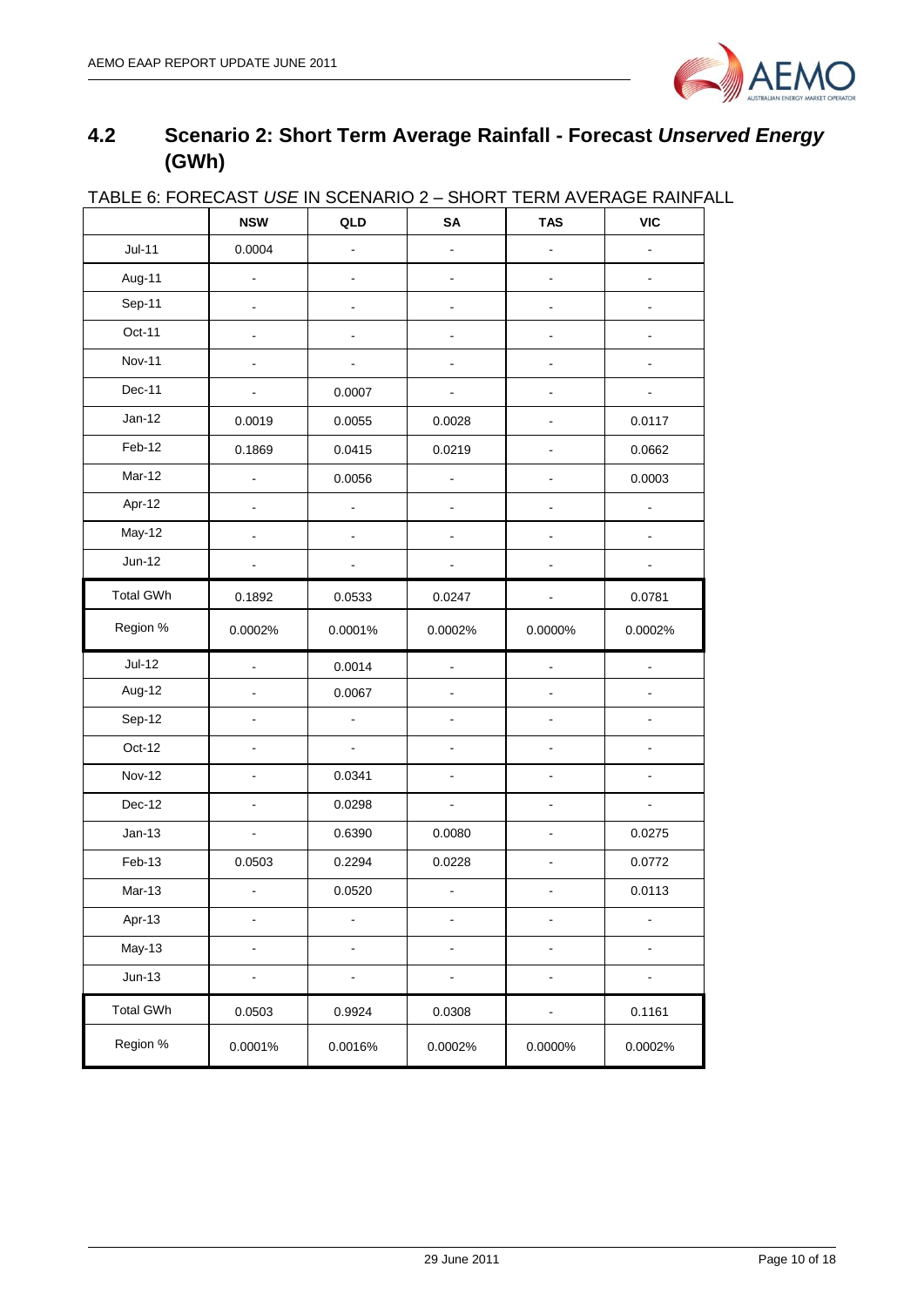

## <span id="page-10-0"></span>**4.3 Scenario 3: Long Term Average Rainfall - Forecast** *Unserved Energy* **(GWh)**

| <u> IADLE 7. FUNEUAST USE IN SUENANIU 3 – LUNG TENNI AVENAGE NAINFAL</u> | <b>NSW</b>               | QLD                          | SA                       | <b>TAS</b>     | <b>VIC</b>               |
|--------------------------------------------------------------------------|--------------------------|------------------------------|--------------------------|----------------|--------------------------|
| $Jul-11$                                                                 | 0.0004                   | ÷,                           | $\overline{\phantom{0}}$ | $\blacksquare$ | $\frac{1}{2}$            |
| Aug-11                                                                   | $\overline{a}$           | ÷,                           | $\overline{\phantom{0}}$ | $\frac{1}{2}$  | -                        |
| Sep-11                                                                   |                          |                              |                          |                |                          |
| Oct-11                                                                   | $\overline{a}$           | $\overline{\phantom{a}}$     | ÷,                       |                | $\overline{a}$           |
| Nov-11                                                                   |                          | ä,                           |                          |                |                          |
| Dec-11                                                                   |                          |                              |                          |                |                          |
| $Jan-12$                                                                 | 0.0008                   | 0.0047                       | 0.0016                   |                | 0.0068                   |
| Feb-12                                                                   | 0.0237                   | 0.0315                       | 0.0083                   |                | 0.0225                   |
| Mar-12                                                                   | $\blacksquare$           | 0.0056                       | $\overline{\phantom{0}}$ |                | ä,                       |
| Apr-12                                                                   |                          | $\overline{a}$               | $\overline{\phantom{a}}$ |                |                          |
| May-12                                                                   | $\blacksquare$           | -                            | ÷                        | $\blacksquare$ |                          |
| $Jun-12$                                                                 |                          |                              |                          |                |                          |
| <b>Total GWh</b>                                                         | 0.0249                   | 0.0418                       | 0.0099                   |                | 0.0293                   |
| Region %                                                                 | 0.0000%                  | 0.0001%                      | 0.0001%                  | 0.0000%        | 0.0001%                  |
| $Jul-12$                                                                 | $\blacksquare$           | 0.0014                       | $\blacksquare$           | ÷,             | ÷,                       |
| Aug-12                                                                   | $\overline{a}$           | 0.0067                       | ÷,                       |                |                          |
| Sep-12                                                                   |                          | $\overline{a}$               |                          |                |                          |
| Oct-12                                                                   |                          | ä,                           |                          |                |                          |
| <b>Nov-12</b>                                                            | $\frac{1}{2}$            | 0.0333                       | ä,                       |                | $\blacksquare$           |
| Dec-12                                                                   |                          | 0.0265                       | $\blacksquare$           |                | ÷.                       |
| $Jan-13$                                                                 | $\overline{a}$           | 0.6369                       | 0.0088                   |                | 0.0301                   |
| Feb-13                                                                   | 0.0130                   | 0.2144                       | 0.0199                   |                | 0.0684                   |
| Mar-13                                                                   |                          | 0.0521                       |                          |                | 0.0131                   |
| Apr-13                                                                   | $\overline{\phantom{a}}$ | $\overline{a}$               | ä,                       |                | ÷,                       |
| May-13                                                                   | $\overline{\phantom{0}}$ | $\qquad \qquad \blacksquare$ | -                        | ۰              | $\overline{\phantom{a}}$ |
| $Jun-13$                                                                 | -                        | -                            | -                        |                |                          |
| <b>Total GWh</b>                                                         | 0.0130                   | 0.9714                       | 0.0288                   | -              | 0.1116                   |
| Region %                                                                 | 0.0000%                  | 0.0016%                      | 0.0002%                  | 0.0000%        | 0.0002%                  |

## TABLE 7: FORECAST *USE* IN SCENARIO 3 – LONG TERM AVERAGE RAINFALL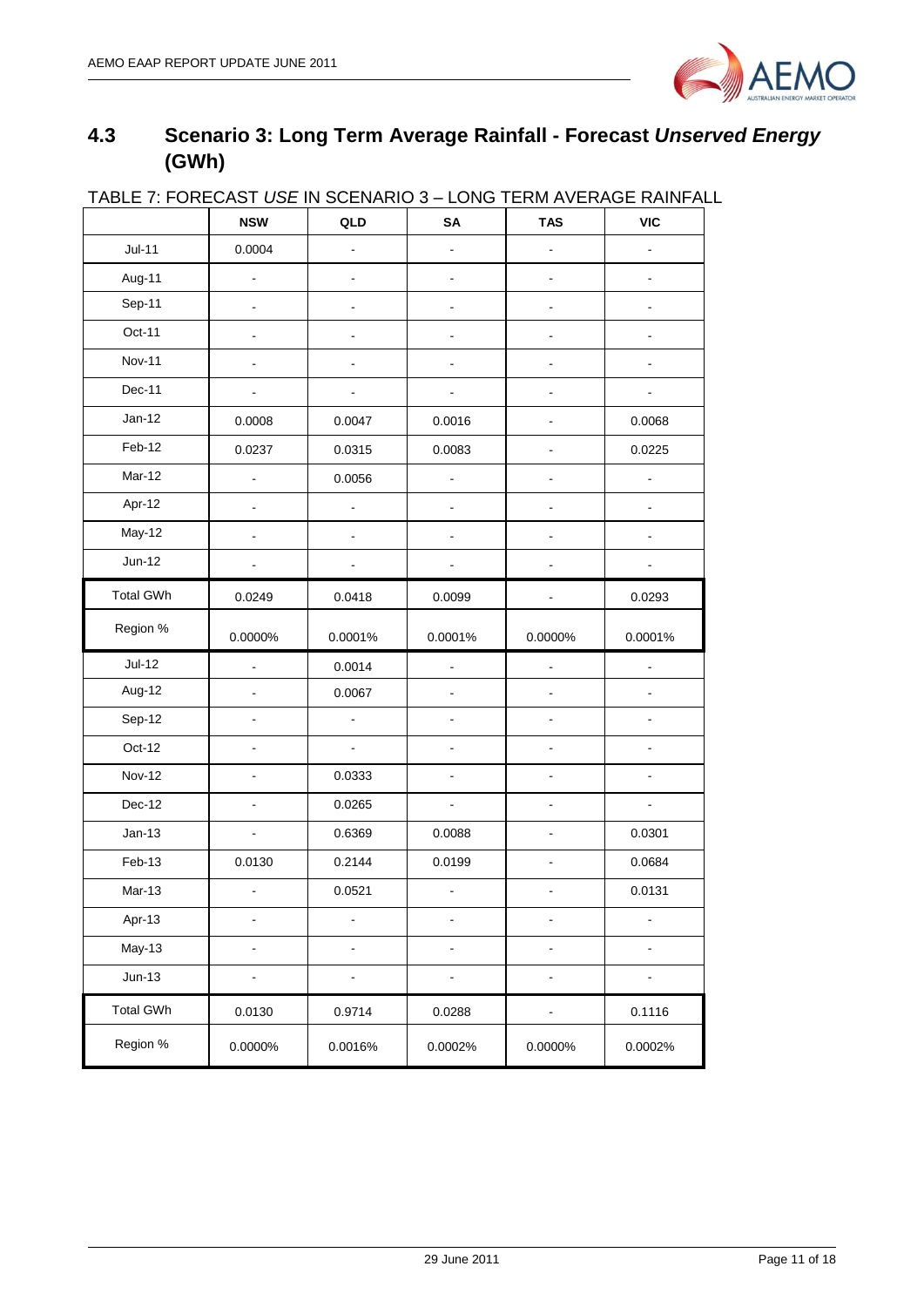

## <span id="page-11-0"></span>**4.4 FORECAST MONTHLY ENERGY GENERATION ON** *NEM***-WIDE BASIS**

#### TABLE 8: FORECAST MONTHLY ENERGY GENERATION ON *NEM*-WIDE BASIS

|                  | Low<br>Rainfall | Short-Term<br>Average Rainfall | Long-Term<br>Average Rainfall |
|------------------|-----------------|--------------------------------|-------------------------------|
| Jul-11           | 18552           | 18587                          | 18562                         |
| Aug-11           | 18146           | 18185                          | 18161                         |
| Sep-11           | 16751           | 16753                          | 16753                         |
| Oct-11           | 16870           | 16901                          | 16907                         |
| <b>Nov-11</b>    | 17067           | 17097                          | 17074                         |
| Dec-11           | 17653           | 17674                          | 17672                         |
| $Jan-12$         | 18701           | 18731                          | 18698                         |
| Feb-12           | 17603           | 17668                          | 17654                         |
| Mar-12           | 18171           | 18179                          | 18188                         |
| Apr-12           | 16392           | 16441                          | 16414                         |
| May-12           | 18079           | 18076                          | 18084                         |
| Jun-12           | 17849           | 17873                          | 17855                         |
| <b>Total GWh</b> | 211834          | 212166                         | 212023                        |
| Jul-12           | 19247           | 19248                          | 19257                         |
| Aug-12           | 18807           | 18819                          | 18814                         |
| Sep-12           | 17192           | 17216                          | 17203                         |
| Oct-12           | 17562           | 17596                          | 17593                         |
| <b>Nov-12</b>    | 17616           | 17627                          | 17624                         |
| Dec-12           | 18219           | 18191                          | 18236                         |
| $Jan-13$         | 19370           | 19404                          | 19426                         |
| Feb-13           | 17581           | 17599                          | 17608                         |
| Mar-13           | 18846           | 18857                          | 18866                         |
| Apr-13           | 17079           | 17091                          | 17088                         |
| May-13           | 18681           | 18692                          | 18693                         |
| $Jun-13$         | 18393           | 18408                          | 18411                         |
| <b>Total GWh</b> | 218594          | 218749                         | 218818                        |

### <span id="page-11-1"></span>**4.5** *USE* **Distributions**

The *USE* distribution graphs are used to show how many *EAAP* simulation studies (Monte Carlo iterations) exceeded a given *USE* level. The *USE* values are expressed as a percentage of regional energy. This is to allow easier reference to the Reliability Panel standard of 0.002% *USE*.

Separate graphs are presented for the 10% and 50% POE simulations.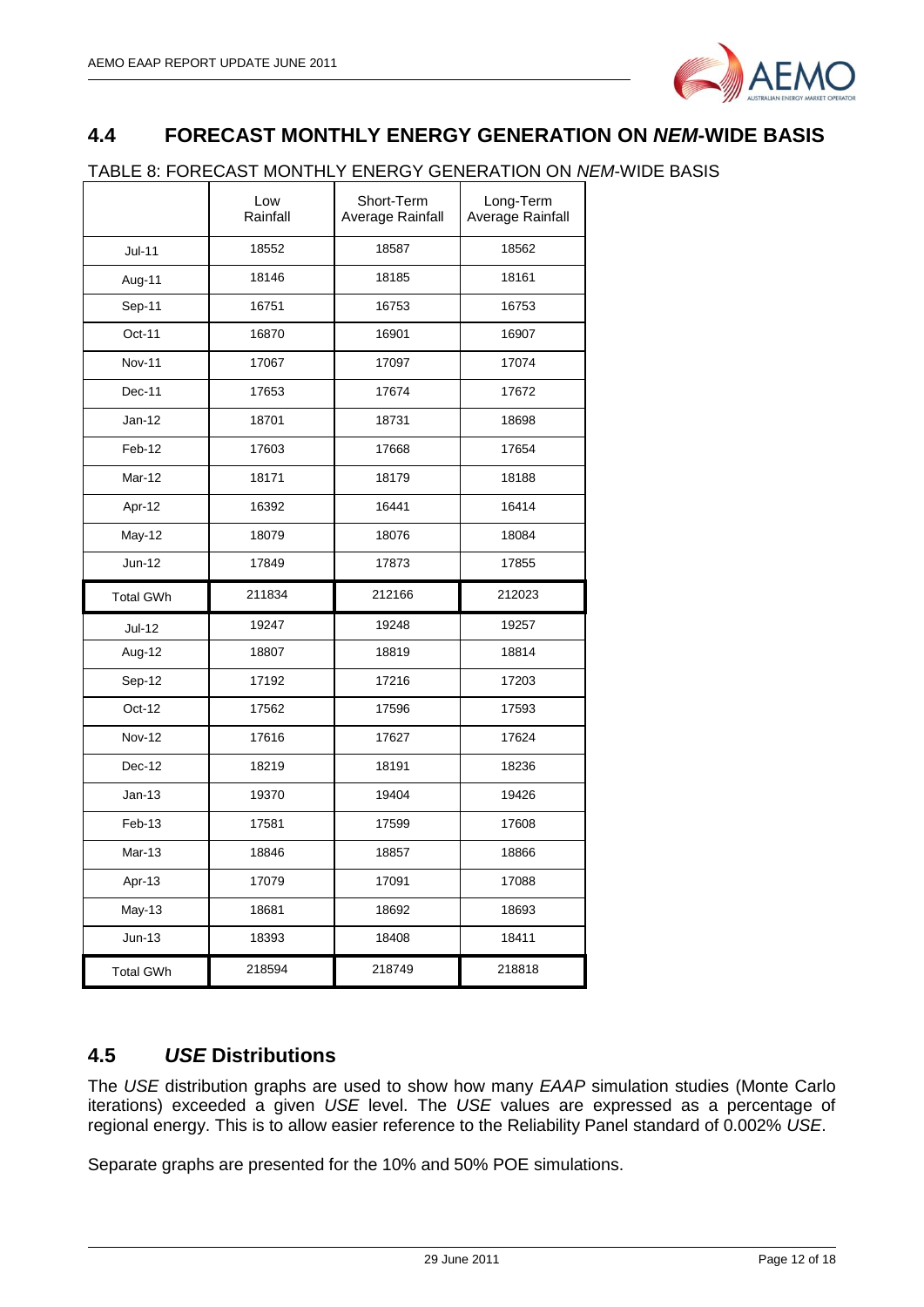



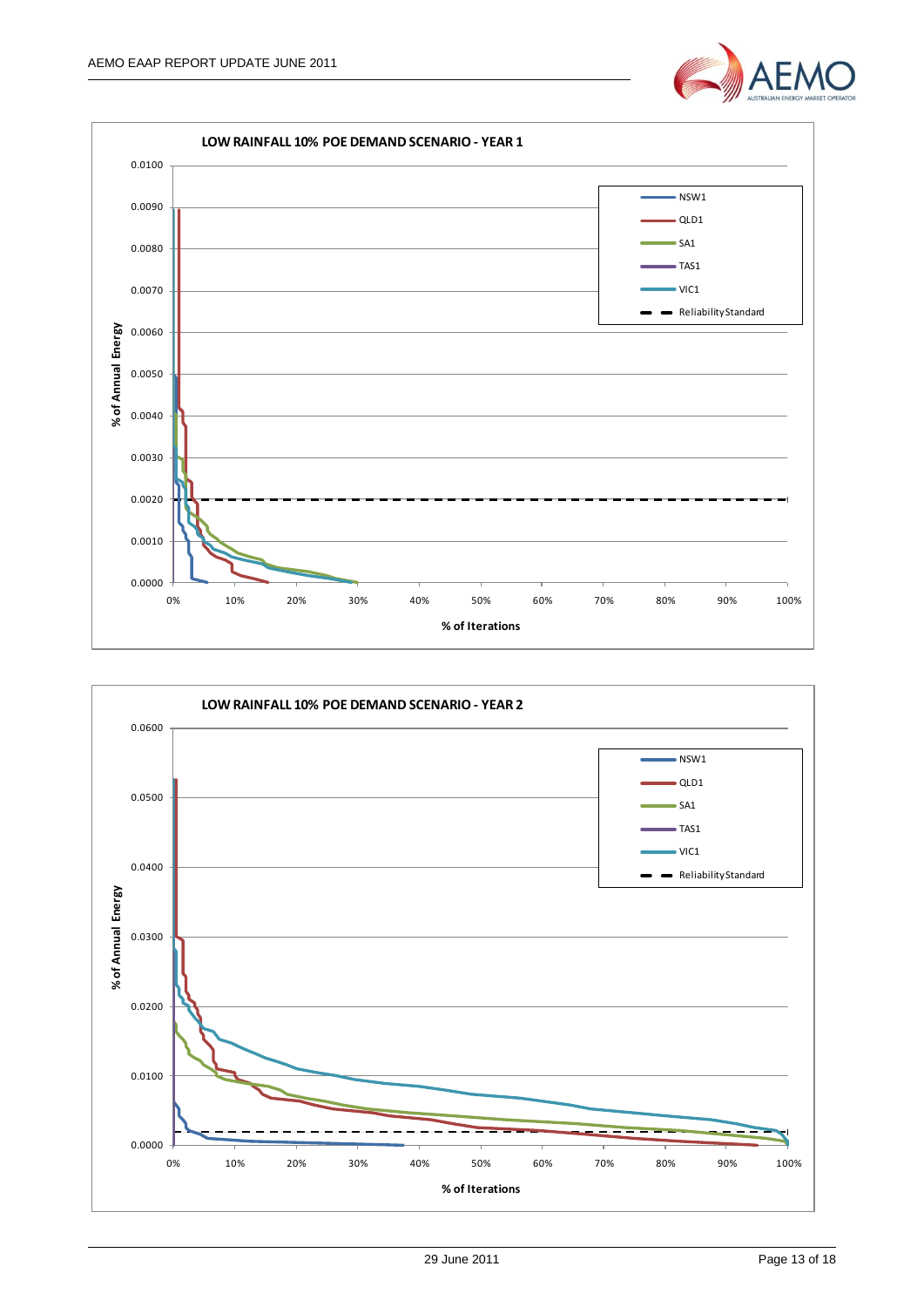



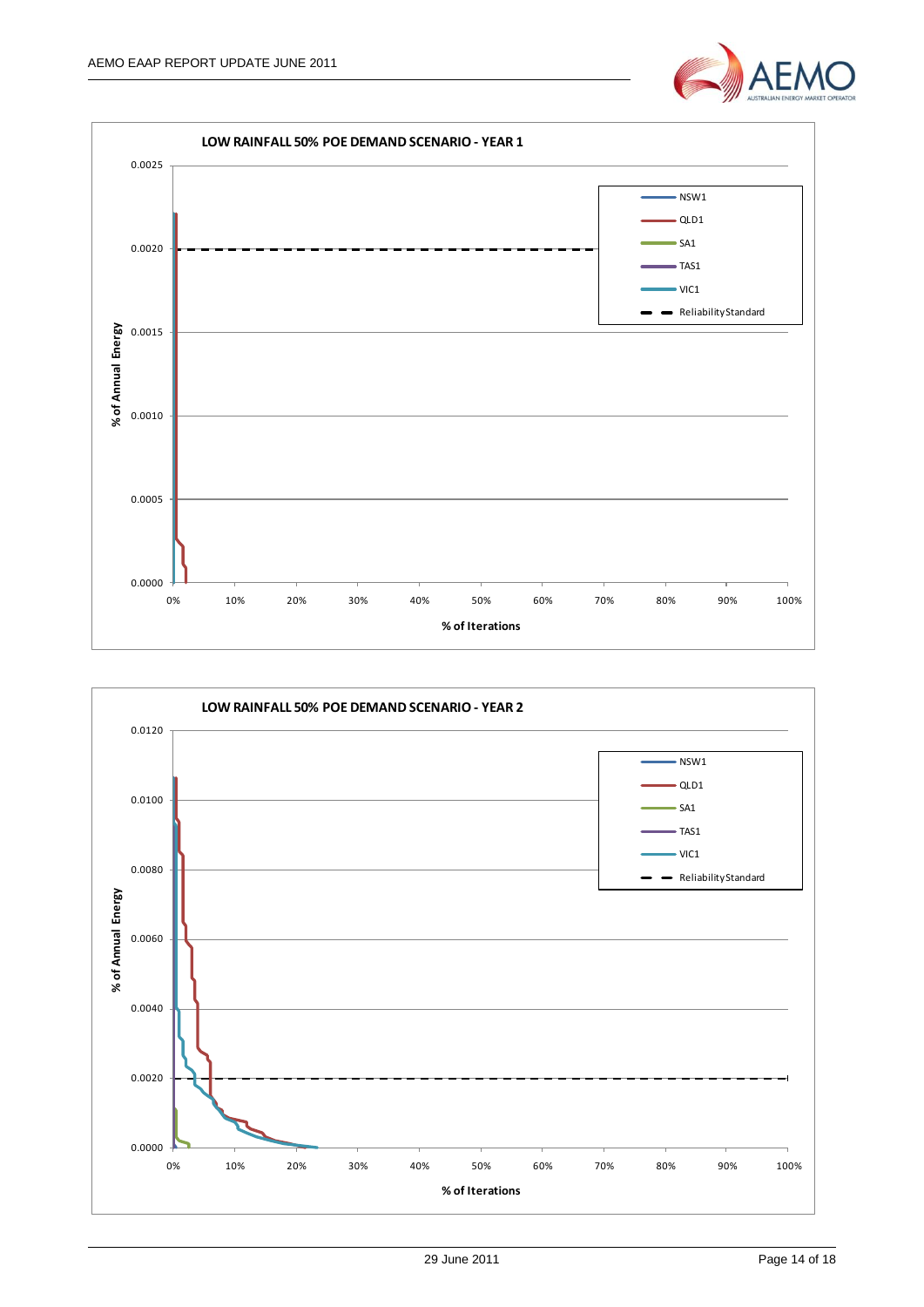



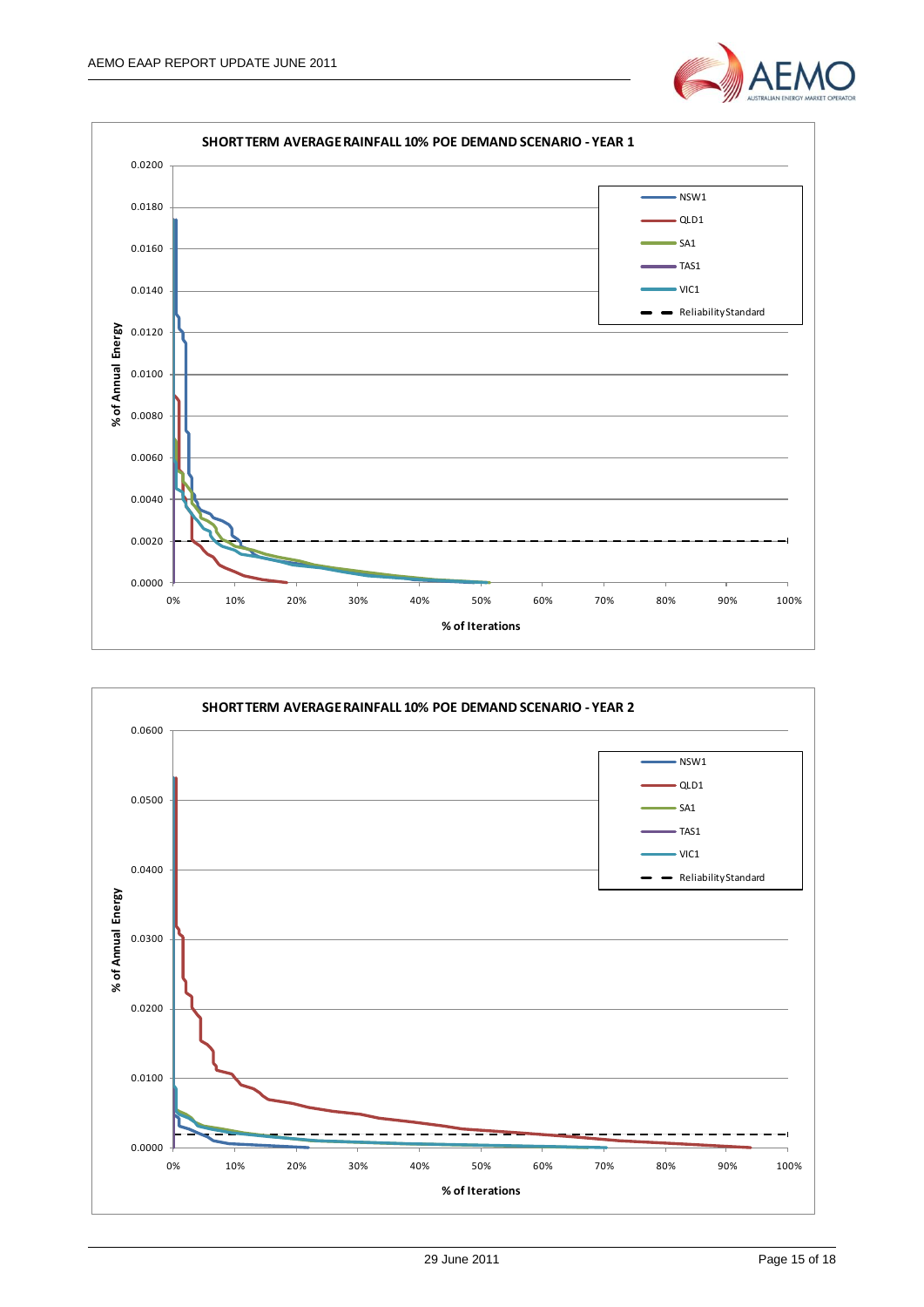



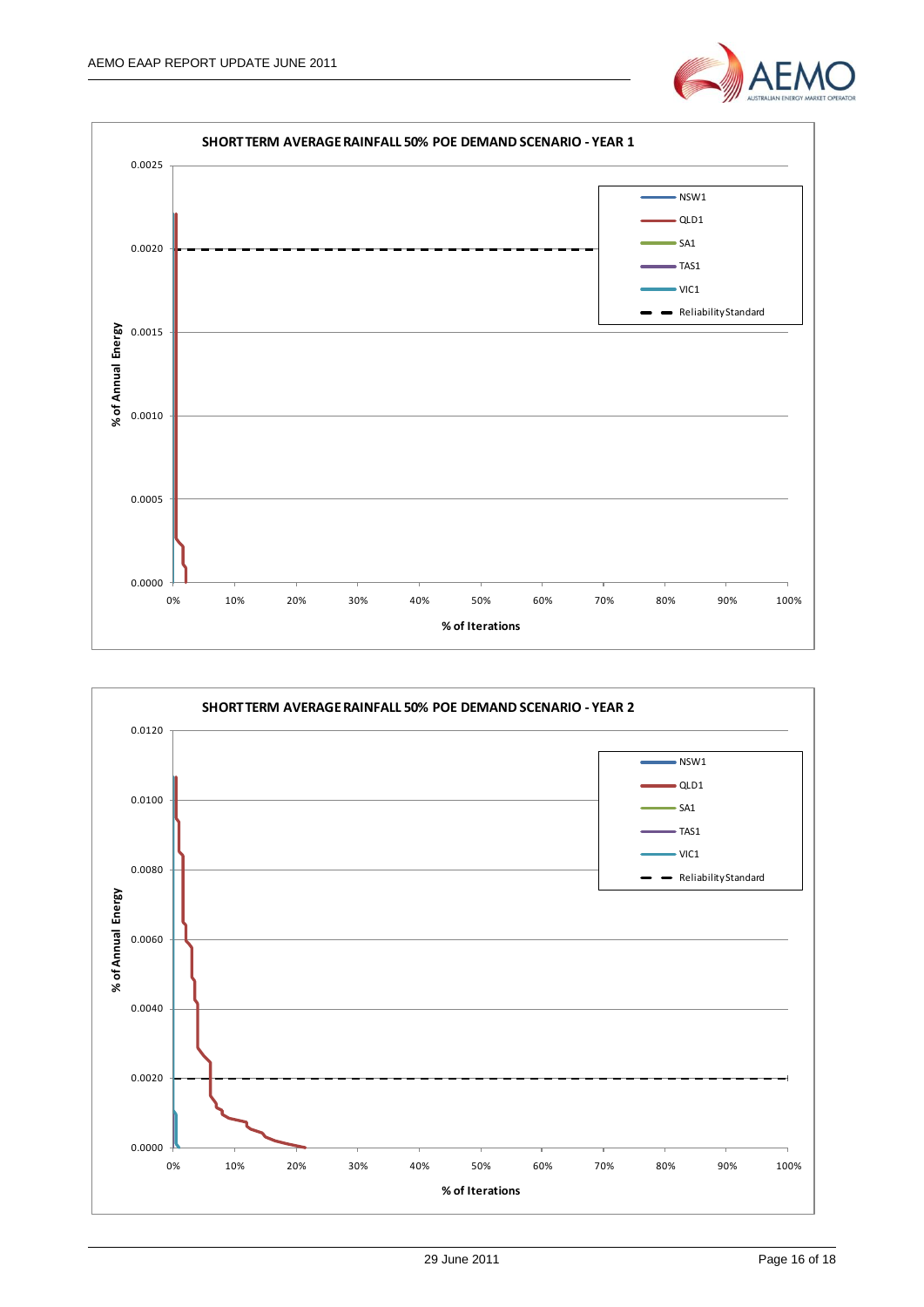